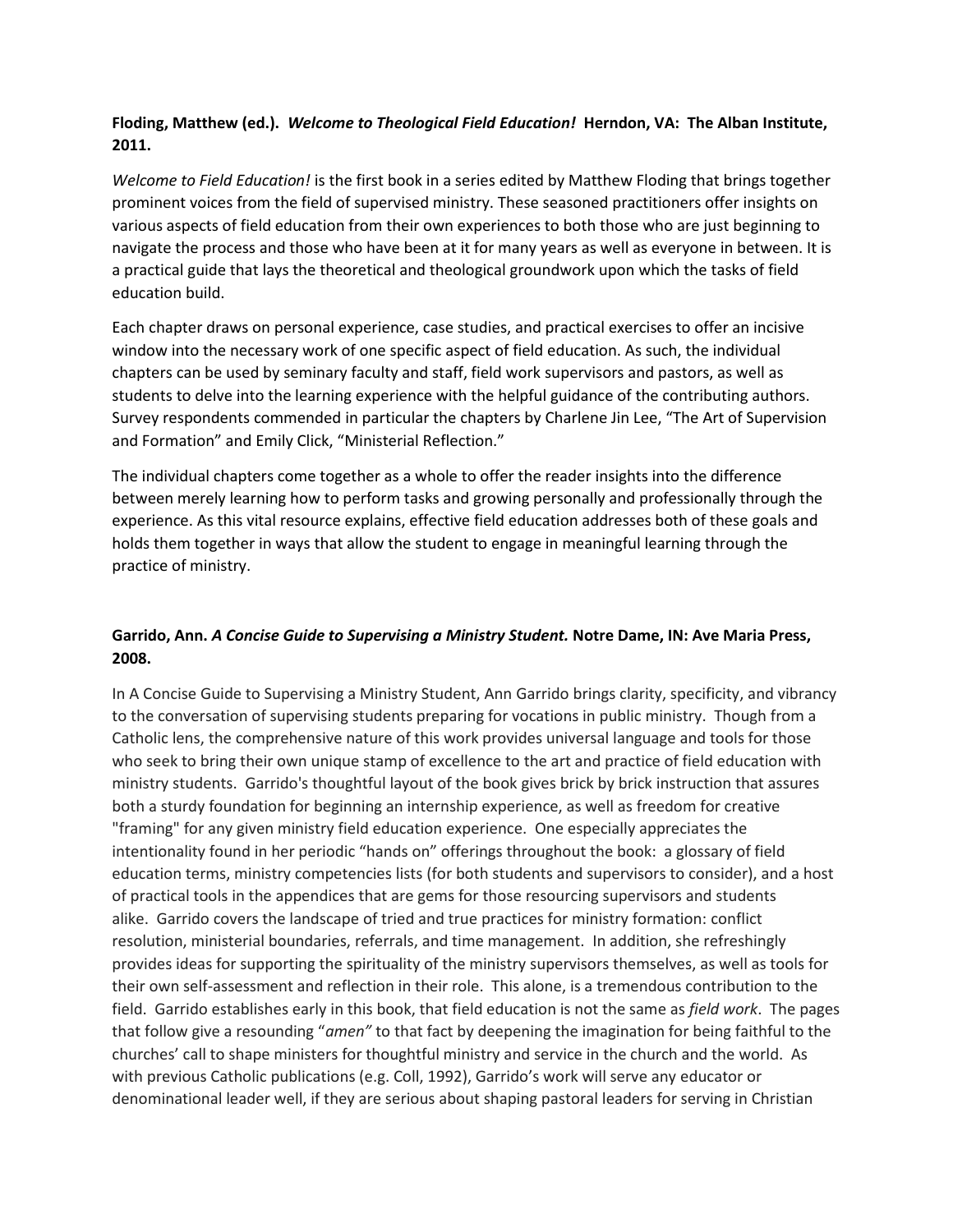communities. One noticeable distinction found in Garrido's work is the great care in addressing the meta-cognitive work needed by all emerging ministry students when discussing gender sensitivities and cross-cultural implications for ministry.

#### **Coll, Regina.** *Supervision of Ministry Students.* **Collegeville, MN: The Liturgical Press, 1992.**

Although Regina Coll's work Supervision of Ministry Students has been available since its published date of 1992, one can confidently state that it withstands the tests of time and change through its enduring wisdom and meaningful practices. Simply stated, this resource provides a helpful guide for anyone aiming to do supervision work in ministry.

One can appreciate the organization of this thin yet robust volume of five chapters. As she alludes to in the preface of the book, the final chapter lands on the heart of the matter: theological reflection in context. Understanding that many supervisors feel pressed for time, she generously suggests that if anyone were to only read one chapter from the book, the final chapter would be it. It is the "sine-quanon for ministry..."she boldly states. Although this may be true, the other four chapters are not to be overlooked. I have come to appreciate the rhythm of practice-theory-practice that results from the layout of the book. The first chapter draws supervisors into some frank conversation about the supervisory task, offering concrete descriptions of what supervision is and is not, including multiple models of supervision that exist and vary in effectiveness. One will find a helpful "10 Commandments" listed, as well as thoughtful questions for reflection at the end of each chapter. The second and third chapters dive into the etymology of terms: ministry and education. This deep dive helps anchor current conversation and practices in supervision within helpful historical, ecclesial, and educational frames. The fourth chapter leaps back into the very practical matters of covenants, learning goals, facing conflicts, and myriad other essentials a supervisor will need to address with forethought. As stated earlier, the final chapter shapes and defines one's telos or end goal masterfully. This clearly has been an invaluable resource to Catholic communities and institutions as they shape Christian leaders. Its sheer practicality and keen insight make it commendable to the wider communion of Christian field educators as well.

### **Pyle, William T. and Seals, Mary Alice (eds.)** *Experiencing Ministry Supervision: A Field-Based Approach***. Nashville, TN: Broadman & Holman Publishers, 1995.**

*Experiencing Ministry Supervision*, written by the field education professors at six Southern Baptist seminaries, is a very practical, "nuts-and bolts" guide to the essential components found in nearly all field education programs. The introductory material in the first chapter (offering a brief history, philosophy, and mission/goals/strategies of theological field education) would be valuable for orienting anyone new to the responsibilities of directing a field education program and conveying its essence to a broad audience. Several subsequent chapters – i.e. dealing with choosing a placement site/supervisor, vocational discernment, tools for data gathering are written to be primarily beneficial for the student, whereas others – "The Supervisory Conference", "Theological Reflection," and "Evaluation in the Supervisory Experience" contain information that would be helpful for orienting and training new supervisor/mentors. Among the book's unique and useful highlights are the list of minimal competencies for those preparing to assume ministry (qualities, characteristics, attitudes and skills) that